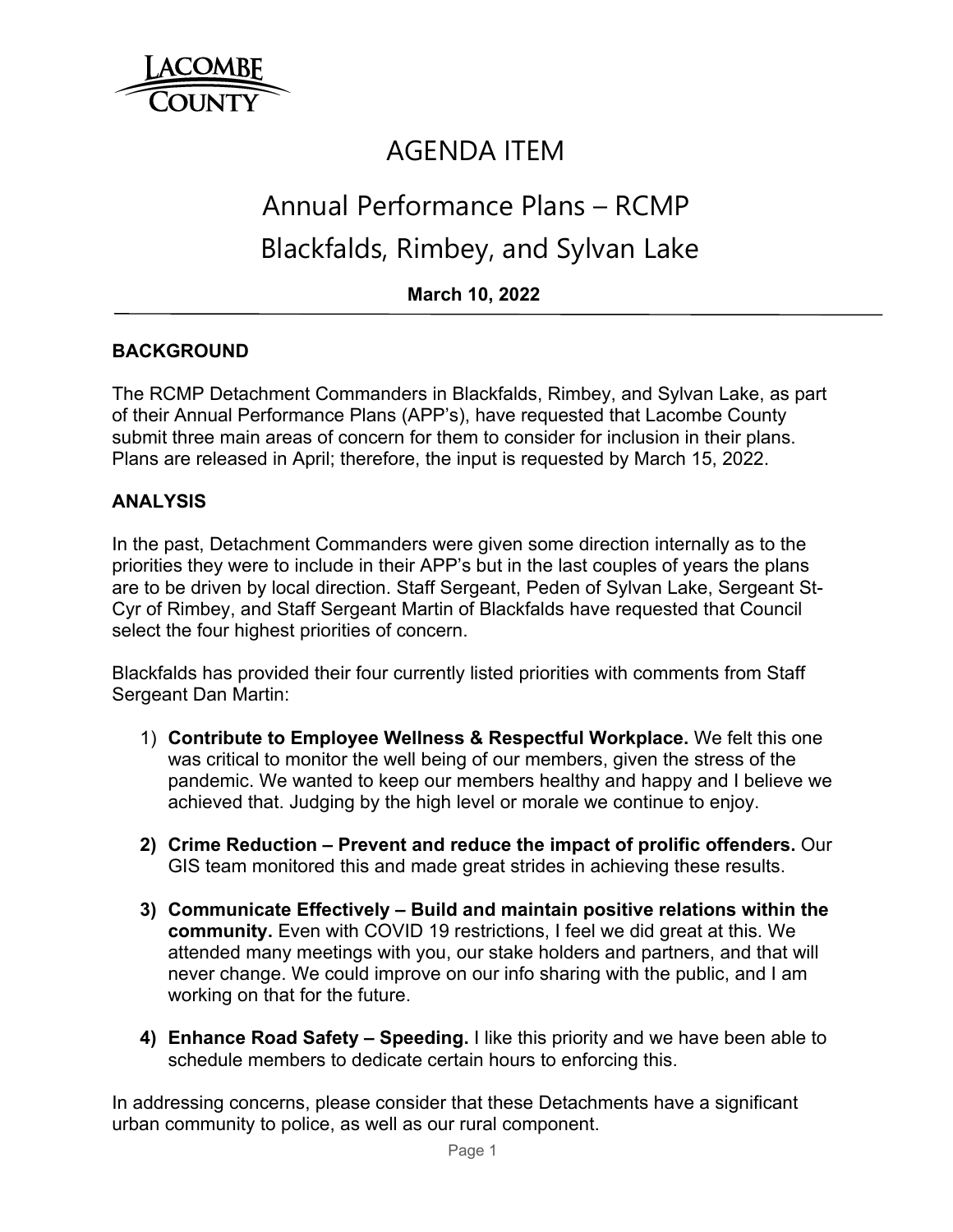

The current situation in our area has many issues that can be identified as concerns, but as a starting point for this discussion, Council may want to consider the following:

- Communications with the RCMP
- Staffing levels
- Response times in rural areas
- Youth crime
- Organized crime (chop shops, grow ops, etc.)
- Cooperation with CPO's
- Rural crime

2021 Lacombe County Priorities:

#### *Moved by Mrs. Knight that the following three policing priorities be forwarded to the Blackfalds, Rimbey, and Sylvan Lake RCMP detachment commanders:*

- *Communication with Public*
- *Cooperation/Communication with Lacombe County Community Peace Officers*
- *Movement of Organized Crime into Rural Areas*

The RCMP is requesting that Lacombe County identify three priorities. This feedback won't remove the current areas identified but will rather allow them to prioritize areas and concentrate plans to address them.

Blackfalds RCMP is holding a follow up meeting to discuss these priorities on March  $17<sup>th</sup>$ , 2022. A Lacombe County staff member will be attending this meeting..

#### **BUDGET IMPLICATIONS**

There are no budget impacts associated with this matter.

#### **LEGISLATIVE RESPONSIBILITIES**

1. Section 3 of the Municipal Government Act (MGA) states the purposes of a municipality are: 1) to provide good government, 2) to provide services, facilities, or other things that, in the opinion of Council, are necessary or desirable for all or part of the municipality, and 3) to develop and maintain safe and viable communities.